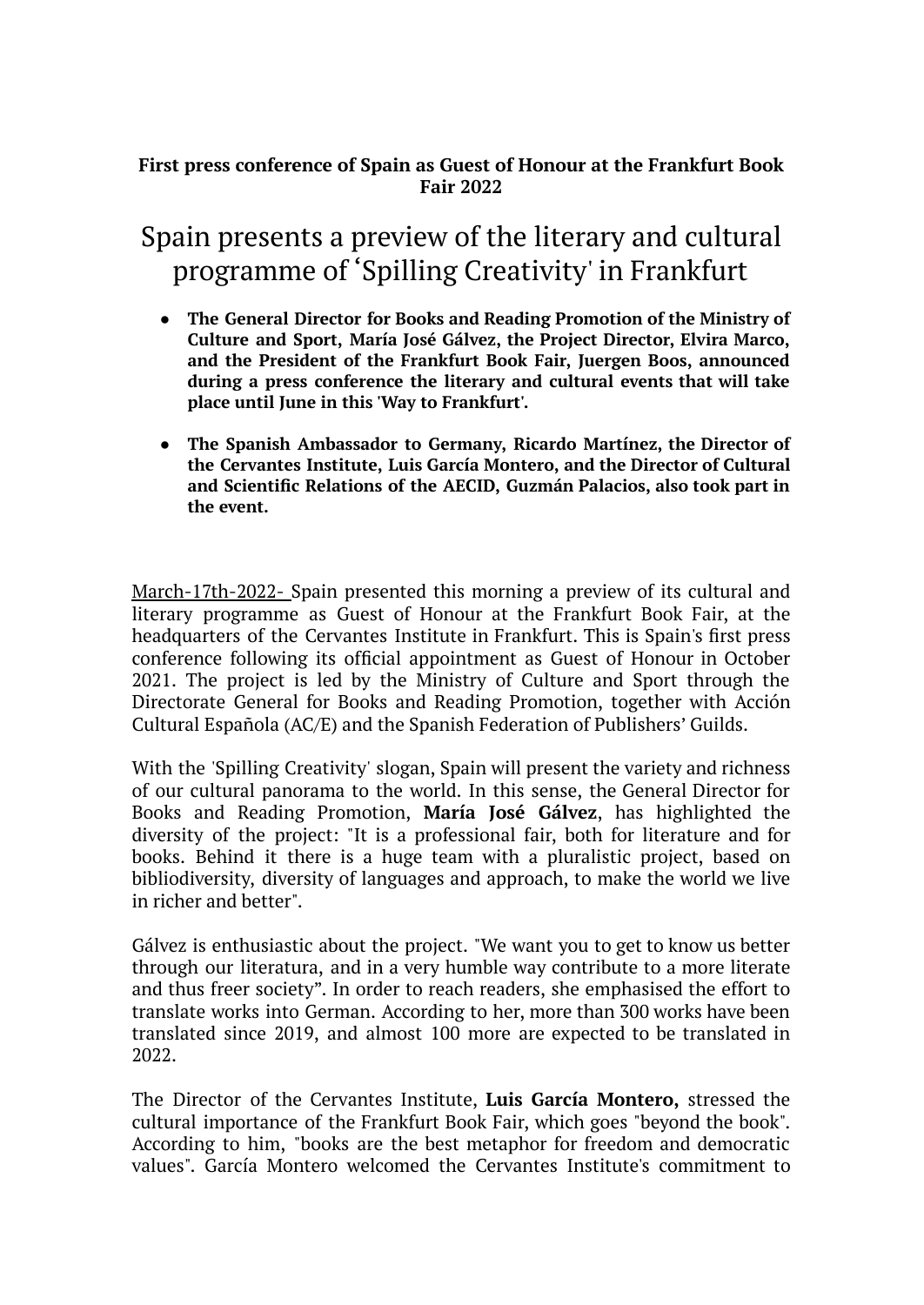in-depth dialogue with Germany: "For the Spain believing in Europe, true wealth lies in democratic values and human rights".

On the other hand, the President of the Frankfurt Book Fair, **Juergen Boos,** highlighted and valued the plurality and multilingualism of the Spanish project as Guest of Honour. "This project that Spain is bringing is born out of love for the world and the literature sector", he stressed.

### **Literary programme**

Spain has been working for several years on its proposal for the Book Fair, which will be held from October 19th to 23rd 2022.

The Spanish proposal focuses on a broad and diverse literary programme that will be developed in collaboration with a variety of representatives and institutions of the sector in Germany, as well as with the Cervantes Institutes network in this country.

The Project Director, **Elvira Marco**, presented a preview of the literary programme, of which she highlighted its diversity in terms of genres - from narrative, to non-fiction, poetry and graphic novels - and taking into account both contemporary and classic authors in Spanish language.

Marco also highlighted the efforts made by Spain since 2019, fostering the translation of books into German, as well as to put authors in contact with Spanish and German agents and publishers. In total, more than two million euros have been invested in translation.

In anticipation of the Frankfurt Book Fair, a group of Spanish authors will go on a tour organised by the Cervantes Institutes in Germany.

The first event will take place this afternoon at the Bibliothek am Luisenbad in Berlin, where **Núria Tamarit**, winner of the 1st València Graphic Novel Prize, will present her work *Dos monedas*, which has been translated into seven languages, including German, under the title *Toubab*. For her part, **Cristina Morales**, after presenting her recently translated novel *Lectura fácil* (*Leichte Sprache*) at Lit.Cologne, will visit the Cervantes Institutes in Bremen (March 19th), Munich (March 22nd) and Berlin (March 23rd).

On April 1st, on the occasion of Children's Book Day, the Cervantes Institute in Berlin will welcome Galician writer **Ledicia Costas**, winner of the National Prize for Children's and Young People's Literature in 2015, and comedian **El Hematocrítico**.

Also at the Cervantes Institute in Berlin, the author Antonio Muñoz Molina will be a guest and hold a debate with the president of the German Hispanic Association, Susanne Zepp (April 25th). Two days later, it will host a tribute to Almudena Grandes.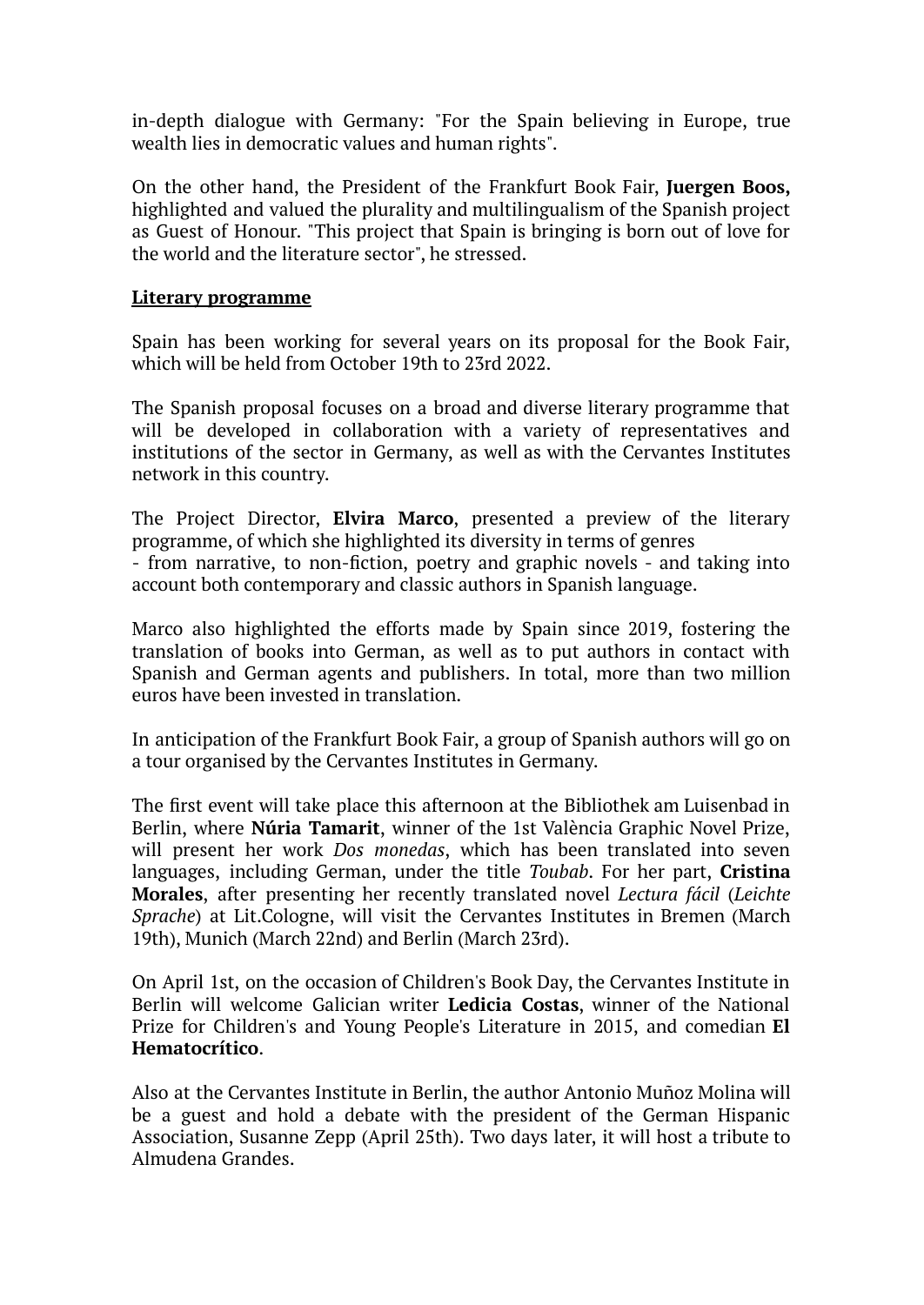## **Cultural programme**

Spain's participation as Guest of Honour at the Frankfurt Book Fair 2022 goes beyond the literary sphere. It includes a programme with dance and theatrical performances, exhibitions, film cycles, musical events, dramatised readings, installations, etc. in different parts of Frankfurt, as well as in other German cities.

There will also be Spanish presence at the Wallraf-Richartz-Museum in Cologne, with the exhibition 'Under the skin. The moving naturalism of the Spanish Baroque', which will be on view until April 24th, and at Documenta 15, in Kassel, from June 18th to September 25th. From May 5th onwards, the Berlin Gay Museum will present an exhibition on the LGTBI activist and *queer performer* José Pérez Ocaña.

Spanish art will also be present on the theatrical stage: Spanish and German theatre professionals will meet under the motto Dramático Weekend Pro for an exchange at the Centro Dramático Nacional in Madrid (March 25th to 27th) and Spanish playwrights will present their works at the Stückemarkt in Heidelberg (May 6th to 8th).

In addition, Spanish documentary filmmakers will participate in the 4th edition of DOK.fest in Munich (from May 4th to 15th), the most important documentary film festival in Germany. And, to round off the Berlanga Year, an international seminar will be held in Regensburg and Munich to commemorate the centenary of the great Spanish filmmaker, from May 19th to 21st.

The press conference was the starting point for a programme which, over the coming months, and from all artistic and cultural disciplines, will make Spain a cultural protagonist throughout Europe. It will be present at the main events in the sector, such as the Bologna Children's Book Fair, the London Book Fair, and in Germany, at the Berlin Poesiefestival and literaTurm, among others. It is an unique showcase to show the strength of Spanish culture represented in the book sector.

### **Translation grants and promotion of sale of rights**

One of the main objectives of the project is to establish lasting ties of cooperation between Spanish and German institutions, beyond the presence of Spain as Guest of Honour. A fundamental tool for this is the provision of translation grants, the aim of which is to promote the sale of rights of Spanish titles, not only in Germany, but also worldwide.

On the occasion of Spain's participation as Guest of Honour at the Frankfurt Book Fair, in 2019 the **Ministry of Culture and Sport increased its translation grants by almost 45%**. These grants, which the Ministry has been awarding since 1984, have proven to be an effective instrument for the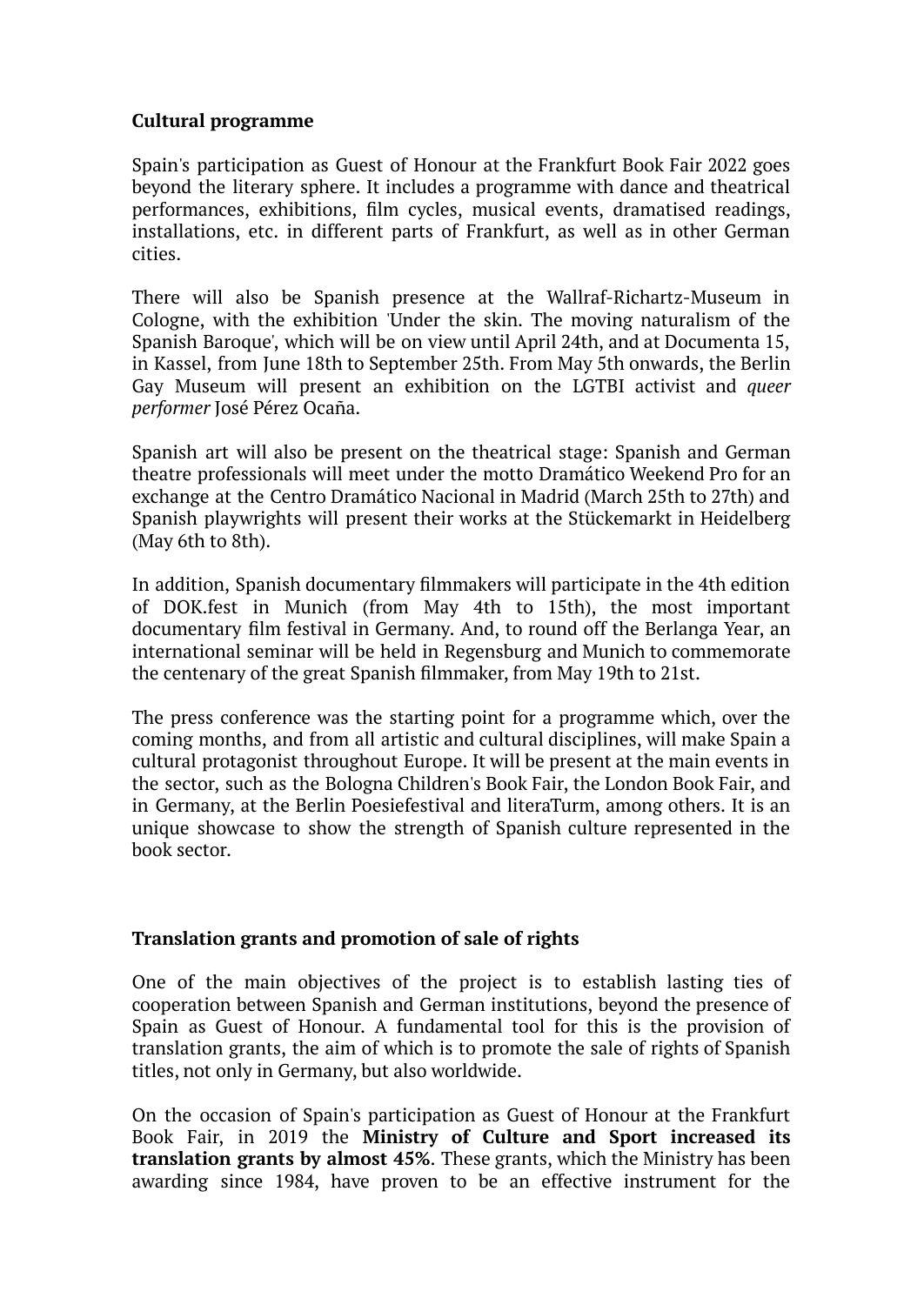international dissemination of our literature in all the languages of the State. At the same time, **Acción Cultural Española (AC/E) launched a new line of grants,** this time focusing on five strategic markets: German, English, French, Italian and Dutch.

Since then and until the end of 2021, both funding lines have contributed **more than two million euros to promoting the internationalisation of Spanish literature.** In the specific case of the German market, and still awaiting pending awards, these figures translate into 78 new titles that have seen or will soon see the light of day in bookshops in Germany, Austria and Switzerland.

**At least 86 releases of** Spanish literary works in German are planned for 2022, most of them narrative, but also poetry, YLL, graphic novels and non-fiction. This number will certainly increase in the coming months.

Of these 86, **40 have received** some form of translation funding, which is approximately **46 per cent.**

In total, focusing on the five strategic markets (German, English, French, Italian and Dutch), since 2019, **328 titles** have been awarded grants. Of these, **77 have been** for **German** titles.

**Irene Solà and Kiko Amat**, present at the press conference, are two of the authors arriving on the German market this spring. The winner of the 2020 European Literature Prize with her novel *Canto yo y la montaña baila,* translated as *Singe ich, tanzen die Berge* (Trabanten Verlag, March 2022), and Amat with *Antes del huracán*, *Träume aus Beton* (Heyne Verlag, March 2022).

Two new calls for proposals are planned for 2022, in addition to those from regional governments, especially those with two official languages, such as Catalonia, the Valencian Community, the Balearic Islands, Galicia, the Basque Country and Navarre.

In addition, in order to foster the online sale of Spanish title rights, the **Books from Spain** portal was launched in 2020. Included in the digital licensing platform **Frankfurt Rights**, it involves around one hundred Spanish publishers and literary agents. Along the same lines is the **New Spanish Books** programme of the **Spanish Institute for Foreign Trade (ICEX)**, which promotes the sale of translation rights in Germany, Brazil, the United States, France, Japan and the United Kingdom.

Finally, within the framework of these promotional efforts, the '**10 out of 30'** programme**,** organised since 2019 by the **Spanish Agency for International Development Cooperation (AECID)**, also stands out. This is a selection of young authors who take part in meetings with international publishers and readers throughout the year.